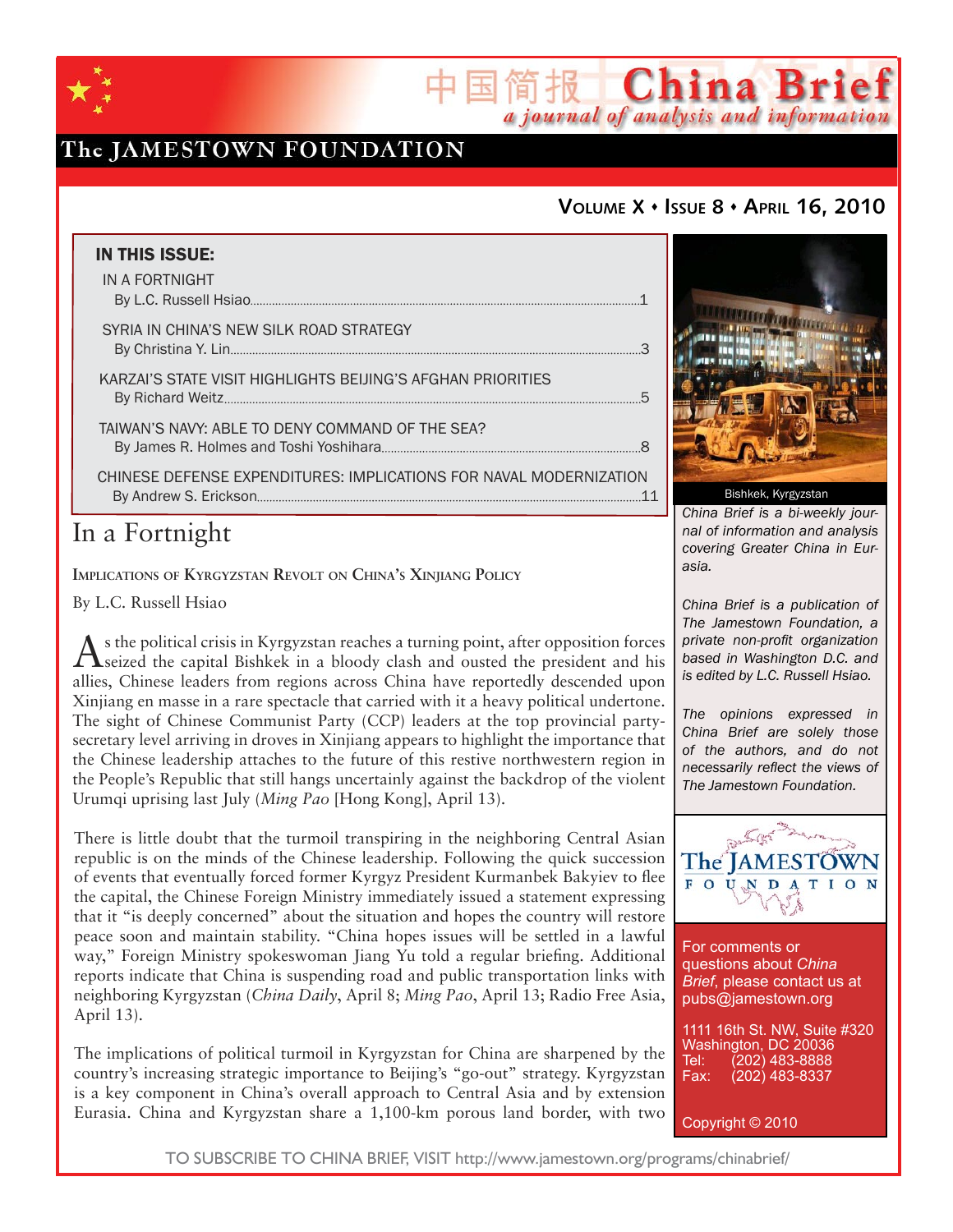main border crossings at the Irkestan and Torugart passes through the Xinjiang Uyghur Autonomous Region (XUAR). Trade volume reportedly reached \$9.3 billion in 2008, compared to \$355 million in 1992, when Beijing and Bishkek established diplomatic ties (*China Daily*, April 9). Furthermore, XUAR exports to Kyrgyzstan were valued at around \$2.97 billion in 2009, and Kyrgyzstan replaced Kazakhstan for the first time as the number-one export market for the XUAR. Kyrgyzstan is also rich in natural resources: oil, natural gas and gold, and could serve as an ideal conduit for Chinese trade (*China Daily*, April 9).

Yet Chinese leaders fear that due to the large number of Uyghurs that live in Kyrgyzstan (estimates range from 50,000 to 250,000) instability in the republic may spill over into Xinjiang and instigate radical elements in the Uyghur community within its borders. It could also put at risk the vast network of expansive infrastructure (e.g. road, railway, pipeline), which is part of China's comprehensive economic development extending from Central Asia to Xinjiang.

China's extensive and significant strategic and energy interests in Central Asia are closely tied to stability in Xinjiang, which in turn is increasingly contingent upon the neighboring republics' internal developments. A Chinese observer on Phoenix Television, a popular Hong Kongbased television network that enjoys close ties to the central government, stated that if Kyrgyz authorities lose control, as a member of the Shanghai Cooperation Organization (SCO), China should consider ways to intervene to help the country maintain peace (Cq.people.com.cn, April 12; Radio Free Asia, April 7).

The latest clashes in Bishkek will clearly affect trade relations in the short-term, but according to some Chinese analysts, bilateral ties will not be affected in the long-term. Xu Xiaotian, an expert on Central Asian studies at the high-profile China Institute of Contemporary International Relations (CICIR), said, "no matter which party is in power, it will value China-Kyrgyzstan relations." "But it may temporarily affect some of China's projects in this region, such as large projects in power and mining" (*China Daily*, April 9). According to Dong Manyuan, an anti-terror expert at the China Institute of International Studies (CIIS), "Its geographically strategic location means Kyrgyzstan needs to strike a balance between great powers. It doesn't want to offend Russia or the US and it wants to maintain friendship with China" (*China Daily*, April 9).

While such macro-level analyses are reasonably valid, it overlooks the socio-political undercurrents that simmer beneath the current crisis. During the violent confrontation in Bishkek, a five-storey Chinese commercial center was

## ChinaBrief Volume X · Issue 8 · April 16, 2010

looted and burned down. The estimated losses are up to \$4 million. The rupture of violence in Bishkek has clearly unsettled the Chinese business community in the country, many of whom are concerned about reinvesting in the unstable country, particularly after suffering similar losses five years ago during the Tulip Revolution (*China Daily*, April 10).

In recent years, Kyrgyzstan's dilapidated economy has fueled growing xenophobic attitudes toward Chinese immigrants in Kyrgyzstan. According to Chinese official statistics, nearly 30,000 Chinese now live in Kyrgyzstan, making it the largest foreign community with a population of roughly 5.3 million (*China Daily*, April 9). Unofficial estimates, which include traders and laborers, put the range as high as 100,000. While it is not the catalyst of the current political crisis, the country's growing economic dependence on China was evidently a contributing factor that accentuated the ordinary Kyrgyz's sense of economic disenfranchisement under the former regime (Eurasianet, March 18, 2009).

In spite of no evident link, this outbreak of instability will also likely deepen suspicion held by Chinese officials who are increasingly wary of foreign influence on the Middle Kingdom's frontier regions. In an apparent attempt to strengthen its control over the restive region, the Chinese government has already taken steps to beef up regional security after the uprising last July. According to plans announced earlier this year, the provincial government plans to nearly double its public security spending to nearly 2.89 billion yuan (\$424.8 million) this year, up 88 percent from last year's budgeted 1.54 billion yuan, the *China Daily* said, citing a report from the annual legislative meeting (*Taipei Times*, January 17).

The Hu administration is understandably wary of the situation in the Central Asia republic, not only given what it portends for the stability of region, but also because of the potential impact it may have on the hold of CCP rule over Xinjiang. The recent incident underscores the volatility of the new regional environment and the limitations of Beijing's existing policies toward Xinjiang. Yet, the central government's efforts appear to follow the line of "more of the same." If this is the case, the Hu administration may find that its capability to maintain control will wane over Xinjiang not only because it fails to address the grievances of disaffected Uyghurs in Xinjiang proper, but also because its dogmatic pursuit of divorcing economics from politics may fuel greater political instability in the region.

*L.C. Russell Hsiao is Editor of The Jamestown Foundation's*  China Brief.

**\*\*\***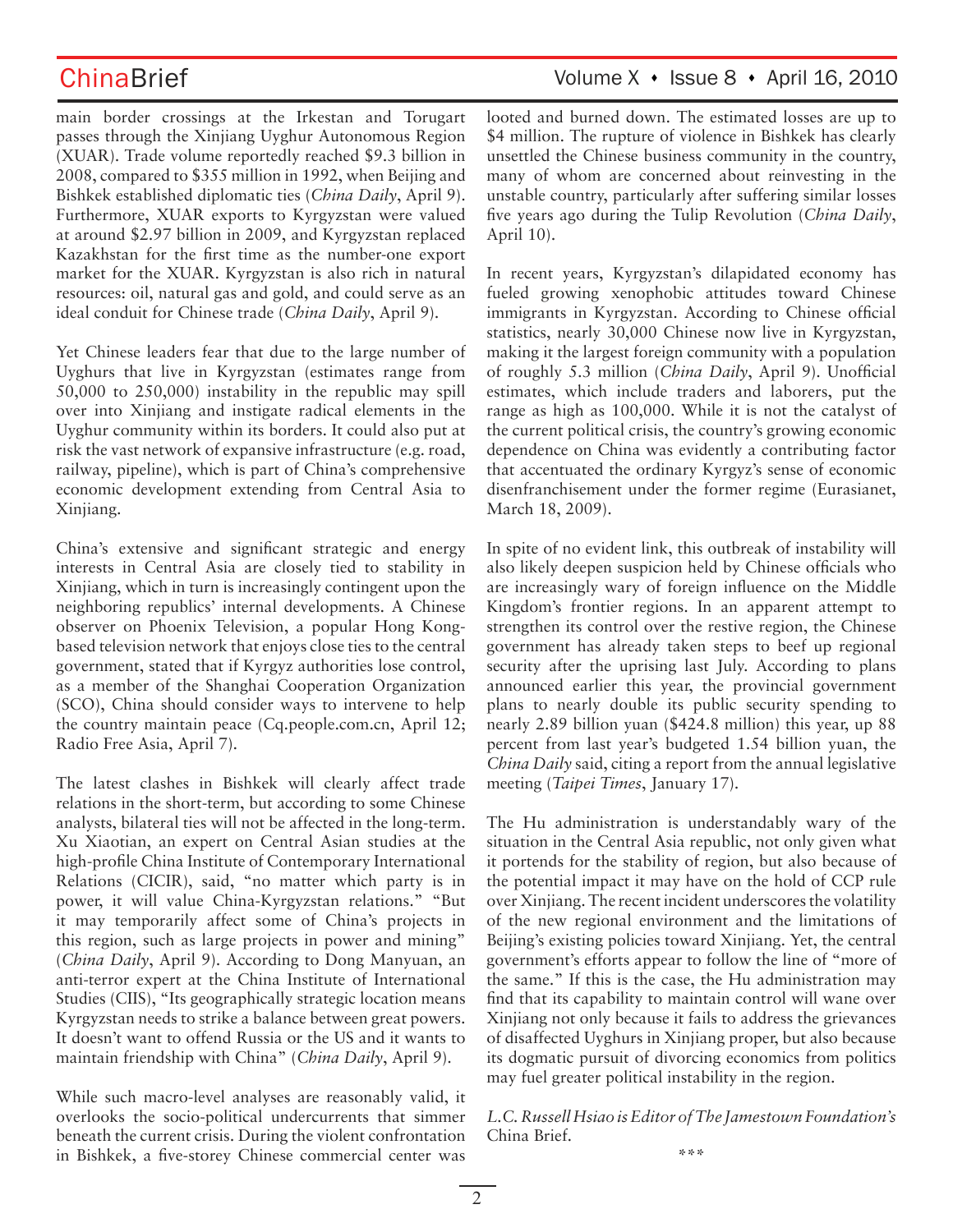# ChinaBrief Volume X • Issue 8 • April 16, 2010

# Syria in China's New Silk Road Strategy

By Christina Y. Lin

W/hile the international community is fixated on Iran's nuclear program, China has been steadily expanding its political, economic and strategic ties with Syria. Since Syrian President Bashar al-Assad visited China in 2004 on the heels of the 2003 U.S. intervention in Iraq, there have been increased economic cooperation and more recently, a flurry of high-level exchanges on political and strategic issues. On April 5, while at the  $7<sup>th</sup>$  Syrian International Oil and Gas Exhibition "SYROIL 2010" to attract local, Arab and foreign investors, Syrian Minister of Petroleum and Mineral Resources Sufian al-Allaw told the state-run Xinhua News Agency that he expects more contracts and cooperation with Chinese oil companies (*Xinhua News Agency,* April 5). This is in tandem with growing political and economic cooperation in the electricity, transport and telecommunications sectors dominated by Chinese enterprises such as CNPC, ZTE, Huawei and Haier (China's largest white goods manufacturer) (*Xinhua News Agency,*  March 31, 2008; *The Syrian Report,* May 11, 2009).

The Middle East was an important bridge between Asia and Europe along the ancient Silk Road and since 1991, China has been rebuilding the Silk Road through the construction of a network of highways, pipelines, and rail lines from China to re-link the countries of Central Asia and Europe along this historic corridor (Georgian Daily, January 27). Beijing's renewed interest in Damascus—the traditional terminus node of the ancient Silk Road—in spite of Syria's current status as an international pariah, indicates that China sees Syria as an important trading hub and partner for Chinese interests in Africa, Europe and the Middle East. Indeed, China dubs Damascus "*ning jiu li,"*  or "cohesive force," and Damascus is serving as a cohesive force as China's Silk Road strategy converges with Syria's "Look East" policy toward China (*The Syrian Report,*  May 11, 2009; *Gulf News,* January 12).

### CHINA'S PERCEPTION OF SYRIA AND THE MIDDLE EAST

Syria is part and parcel of China's broader Middle East strategy, which Jin Liangxiang, research fellow at Shanghai Institute for International Studie, argued is going through a new activism and that "the age of Chinese passivity in the Middle East is over" [1]. According to a 2004 interview with Ambassador Wu Jianmin [2], considered to be one of China's most outstanding diplomats one who witnessed and contributed to the development of Chinese diplomacy, Chinese foreign policy was transforming from "responsive diplomacy" (*Fanying shi waijiao*) to "proactive diplomacy"

(*Zhudong shi waijiao*) (*China Youth Daily*, Feb 18, 2004) [3].

Indeed, since the 2003 U.S. intervention in Iraq, China has become more active in prosecuting a "counter-encirclement strategy" against perceived U.S. hegemony in the Middle East [4]. Then Chinese Foreign Minister Qian Qichen blasted U.S. foreign policy in a *China Daily* article that the United States has "put forward its 'Big Middle East' reform program … the U.S. case in Iraq has caused the Muslim world and Arab countries to believe that the super power already regards them as targets of its ambitious 'democratic reform program' (*China Daily,* November 1, 2004). Beijing fears that Washington's Middle East strategy entails advancing the encirclement of China and creating a norm of regime change against undemocratic states, which implicitly challenges the Chinese Communist Party's (CCP) legitimacy at home. To counter that, China has increased economic and diplomatic ties with countries in the region, worked to establish a China-GCC free trade zone (*Gulf News,* March 28), established Sino-Arab Cooperation Forum (*China Daily,* January 30, 2004), and overall increased its footprint in the region. Jin Liangxiang declared that "if U.S. strategic calculations in the Middle East do not take Chinese interests into account, then they will not reflect reality" [5].

SYRIA AS CHINA'S FOOTHOLD INTO THE MEDITERRANEAN UNION

Other than its geographic location as a terminus node on the ancient Silk Road, and hub for trade between the three continents of Africa, Asia and Europe, there are many reasons for China's interest in Syria. First, it can serve as China's gateway for European market access in the face of increasing protectionist pressures from larger countries such as France, Germany and Great Britain within the European Union (EU). As such, China has launched a strategy of investing in small countries and territories poised to join the EU in the Balkans or the Levant that forms the Mediterranean Union, which was initiated by the 1995 Barcelona Process to create a free trade zone between EU and countries in North Africa and the Middle East along the Mediterranean Coast. For example, Chinese Vice-President Xi Jinping in October 2009 called on larger Balkan countries that were already EU members, such as Hungary, Bulgara and Romania, to serve as links to smaller Balkan countries that have yet to join the EU (See "Xi's European Tour: China's Central-Eastern European Strategy Reaches for New Heights," *China Brief,* October 7, 2009). Syria is close to the EU and Mediterranean, but has yet to sign an agreement with the Mediterranean Union [6].

China's strategy in Syria as a beachhead into the EU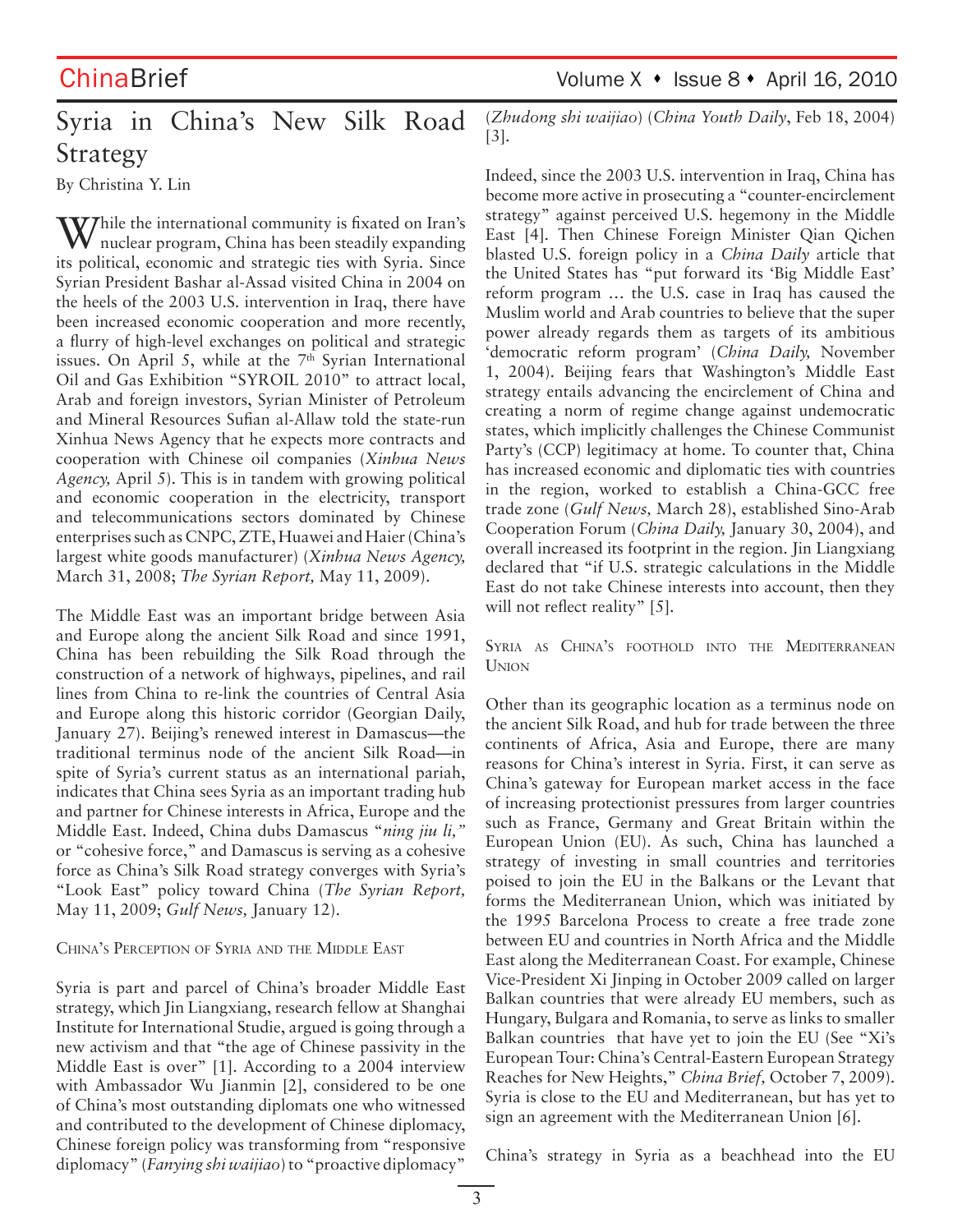market is similar to its strategy toward the Balkans. In recent years small countries in the Balkans such as Serbia, Bosnia, Slovenia, Macedonia, Moldova and so on have seen an increase in Chinese investment in infrastructure projects and generous loans (*World Security Network,*  March 8). Some European analysts such as Dusan Reljic from the German Institute for International and Security Affairs (Stiftung Wissenschaft und Politik, SWP) have described the Chinese arrival in the Balkans as an effort to get into Europe through its backdoor. Reljic says that a direct route to greater EU presence is more costly for China than investing in territories poised to join the EU within 10 to 15 years. "It's cheaper to buy assets there than within the European Union," he said (*Deutsche Welle,* March 4). Similarly, with Syria poised to sign the Association Agreement with the Mediterranean Union, China's investment in Syria would eventually gain a beachhead and foothold into the EU market via the Mediterranean Union (*Global Arab Network,* October 16, 2009) [7].

SYRIA AS <sup>A</sup> TRADING HUB FOR CHINA'S INTERESTS IN AFRICA, MIDDLE EAST AND EUROPE

Second, Syria's proximity to a large trading bloc of the EU and some of the fastest growing economies in the world in Africa, the Middle East and Asia would enhance its role as a trading hub via the "neighborhood effect," whereby factories will be placed in locations closer to both suppliers and consumers of products. Thus, Syria as a node on the Silk Road can be reborn as a regional outsourcing distribution center poised to take advantage of positive externalities of this neighborhood effect. Syria is already on track to slowly reforming its economy; it is self-sufficient in energy with a power grid linked to Jordan, Lebanon and Turkey; and it is taking steps to privatize the banking system and planning to set up a Damascus stock exchange. China thus is establishing first mover advantages to secure competitive pricing in a country that is methodically taking steps to reform its economy (*Forward Magazine,* January 26, 2009). Indeed, China is already using Damascus as a springboard to the region, with "China City" in Adra Free Zone industrial park located 25 km north east of Damascus on the Damascus-Baghdad highway, established by entrepreneurs from the wealthy Chinese coastal province of Zhejiang, to sell Chinese goods and as a major trans-shipment hub onto Iraq, Lebanon and the wider region (*Forbes,* May 21, 2009) [8]. China City is especially popular among visiting officials from Iraq, where China is currently the biggest oil and gas investor (*Middle East Information,* March 17; *Aswat al-Iraq,* April 1; *Business Insider,* February 2).

SYRIA AS A KEY NODE FOR CHINA'S IRON SILK ROAD

Third, China is interested in building a Eurasian railway network connecting Central Asia through the Middle East and onto Europe (*Railway Insider,* March 11; *The Transport Politic,* March 9). Under the auspices of the Shanghai Cooperation Organization (SCO), China is already negotiating to change Kyrgyzstan's soviet tracks of 1,520 mm to the international standard of 1,435 mm in order to connect with Turkish and Iranian railway systems (Georgian Daily, January 27). The network would eventually carry passengers from London to Beijing and then to Singapore and run to India and Pakistan, according to Wang Mengshu, a member of the Chinese Academy of Engineering and a senior consultant on China's domestic high-speed rail project (*Daily Telegraph,* March 8). There will be three main routes, with one connecting to Southeast Asia as far as Singapore, the second one from Urumqi in Xinjiang Province through Central Asian countries onto Germany, and the third from Heilongjiang in northern China with Eastern and South Eastern European countries via Russia (*Xinhua News Agency,* March 12). Wang said China is already negotiating with 17 countries over the rail lines, and is in the middle of a domestic expansion project to build nearly 19,000 miles of new railways in the next five years to connect major cities with high-speed lines [9].

Syria in December 2009 began discussing railway cooperation with Italian State Railway (Italferr) in Damascus, in order to upgrade the Damascus-Aleppo line as part of a network connecting Turkey toward Europe, and Jordan toward Saudi Arabia and the Gulf, said Syrian Minister of Transport Yarob Bader (*European Business Centre (SEBC) Syria,* December 6, 2009). Syria also wants to build railways from the coastal city of Tartous to Umm Qasr port in southern Iraq, and use its Mediterranean port to build trade routes between Iraq and Europe (*The Wall Street Journal,* June 1, 2009). This bodes well for China's energy holdings in Iraq—where it is building a big presence—as China and Syria already held discussions on building a natural gas pipeline from Iraq's western Akhas fields to Syria, which could be an attractive transit point for gas-starved Arab and European markets (*The Wall Street Journal,* April 1).

### SYRIA'S 'LOOK EAST' POLICY TOWARD CHINA

Similarly, China is of great strategic value to Syria during a time when the West is trying to isolate it. When the doors to Europe and the United States were closed to Damascus in 2005 following allegations of Syrian involvement in Lebanese Prime Minister Hariri's assassination, foreign policy chiefs decided to look East to replace the vacuum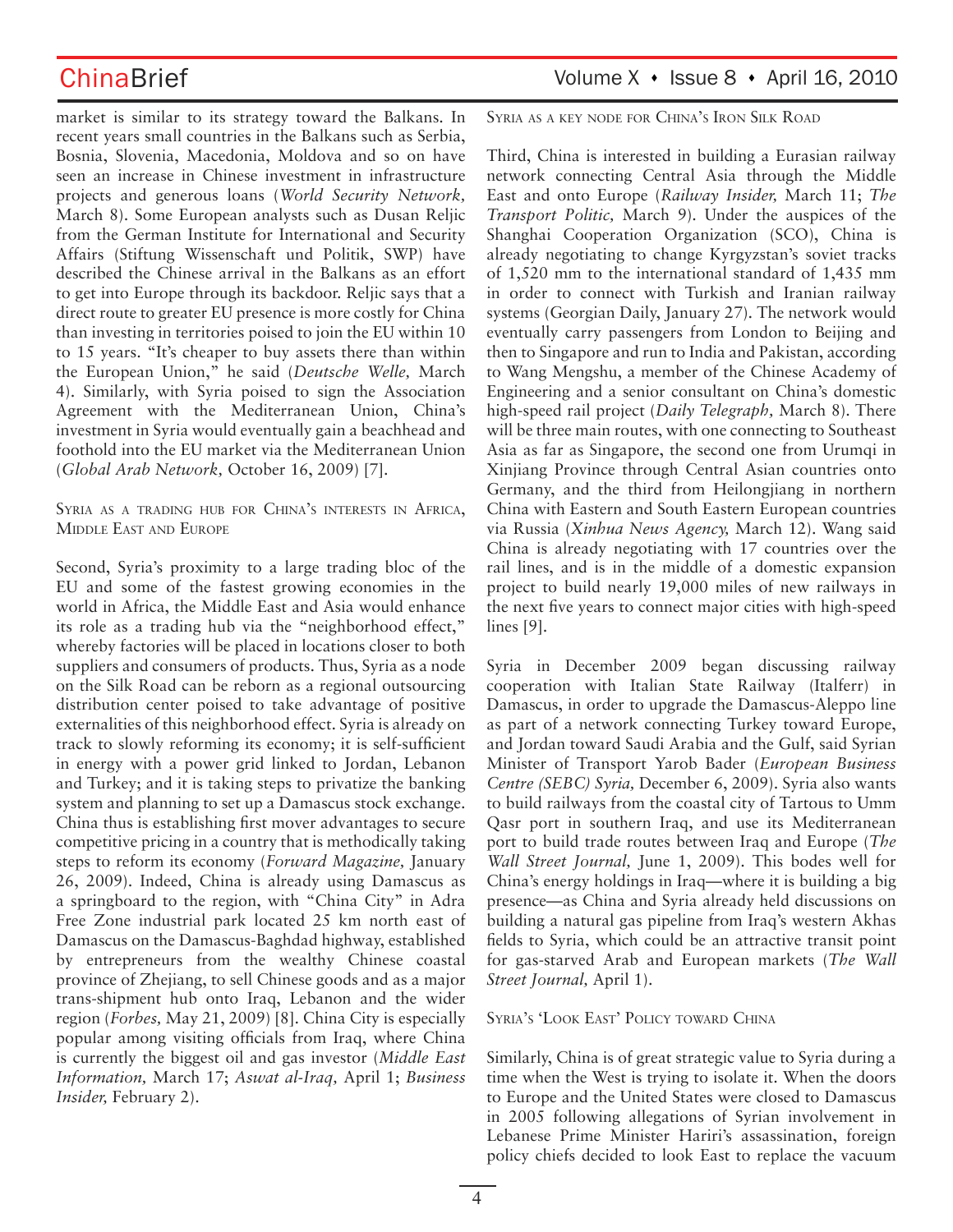ChinaBrief Volume X • Issue 8 • April 16, 2010

of the West. Buthaina Shaaban, the current presidential adviser on media affairs, penned an article then outlining this approach: "Perhaps the time has come to bring the Arabs, from a state of complete submission to the hostile West, towards [*sic*] the East and countries that share with us values, interests and orientation." She added, "What did we get from the West, to which the Arabs affiliated themselves for the entire past century, except for occupation, hatred and war?" (*Gulf News*, January 12).

### **CONCLUSION**

Syria is proving to be an important *Ning Jiu Li* node on China's Silk Road. With China's new activism and its aspirations to eventually join the Middle East Quartet in shaping the Arab-Israeli peace process (Xinhua News Agency, December 16, 2006), Syria is emerging as a key partner in China's broader Silk Road Strategy for "peaceful and harmonious development" in the Mediterranean region. Indeed, Henry Kissinger proclaimed that in the Middle East, there is "no war without Egypt, no peace without Syria." As China becomes more engaged in the Middle East region and Syria is "looking east" to what it perceives may be a new Pax Sinica, the international community needs to pay heed to this burgeoning partnership and begin to factor in China as an important player in the greater Middle East and Mediterranean geopolitical landscape.

*Christina Y. Lin, Ph.D., is a research consultant with IHS Jane's.*

### **NOTES**

1. "Energy First: China and the Middle East" by Jin Liangxiang, Shanghai Institute for International Studies, *Middle East Quarterly*, Spring 2005, pp. 3-10.

2. Ambassador Wu Jianmin is currently professor at the China Foreign Affairs University (CFAU) and Chairman of the Shanghai Centre of International Studies (The Globalist, "Biography of Wu Jianmin, November 16, 2009). He is also Vice-Chairman of the prestigious Institute of Strategy and Management, and has a distinguished diplomatic career, having interpreted many times for Chairman Mao Zedong, Premier Zhou Enlai and other State leaders from 1959- 1971 as a young diplomat. Chinese Radio International in 2009 dubbed him "one of China's most outstanding diplomats…as one who witnessed and contributed to the development of China's diplomacy." (Chen Zhe, "Senior Diplomat Wu Jianmin," (CRI English, February 18, 2009).

3. "Energy First: China and the Middle East" by Jin Liangxiang, Shanghai Institute for International Studies, *Middle East Quarterly*, Spring 2005, pp. 3-10.

4. Dan Blumenthal, "Providing Arms: China and the

Middle East," *Middle East Quarterly*, Spring 2005, pp.11- 19.

5. Jin Liangxiang, "Energy First: China and the Middle East".

6. Anja Zorob, "Partnership with the European Union: Hopes, risks and challenges for the Syrian economy" in Fred H. Lawson ed., *Demystifying Syria* (London: London Middle East Institute, SOAS, 2009), p.153.

7. "Anja Zorob, "Partnership with the European Union: Hopes, risks and challenges for the Syrian economy" in Fred H. Lawson ed., *Demystifying Syria* (London: London Middle East Institute, SOAS, 2009).

8. The New Silk Road: How a rising Arab world is turning away from the West and rediscovering China (Palgrave Macmillan, 2009), p.81. 9. *Ibid.*

\*\*\*

# Karzai's State Visit Highlights Beijing's Afghan Priorities

By Richard Weitz

From March 23 to March 25, Afghan President Hamid Karzai conducted a state visit to China. The trip underscored the People's Republic of China's (PRC) support for the Karzai-led government, with the Afghan president telling his hosts that Sino-Afghanistan relations were better than at any time in history (Xinhua News Agency, March 25). This assessment is valid even as Chinese leaders strongly urged Karzai to adopt additional measures to stem regional narcotics trafficking and terrorism emanating from Afghanistan. Yet at the same time, the exchange made clear that the PRC's priorities are to maintain a major diplomatic and especially economic presence in Afghanistan—but not a military one.

Karzai met with the PRC's most important political elites, including President Hu Jintao, Prime Minister Wen Jiabao and Wu Bangguo, chairman of the Standing Committee of the National People's Congress. In addition, the Afghan president held talks with Chinese business leaders and delivered a speech at Peking University on the Afghan government's pursuit of democracy and development. Besides Karzai, the Afghan delegation included the cabinet ministers of foreign affairs, defense, and mines and investment as well as some 20 Afghan business executives (Xinhua News Agency, March 25; Radio Free Europe/ Radio Liberty, March 25).

Although this was Karzai's fourth trip to the PRC as Afghan president, the occasion marked the first time Karzai had traveled to Beijing since his last year's fraud-tainted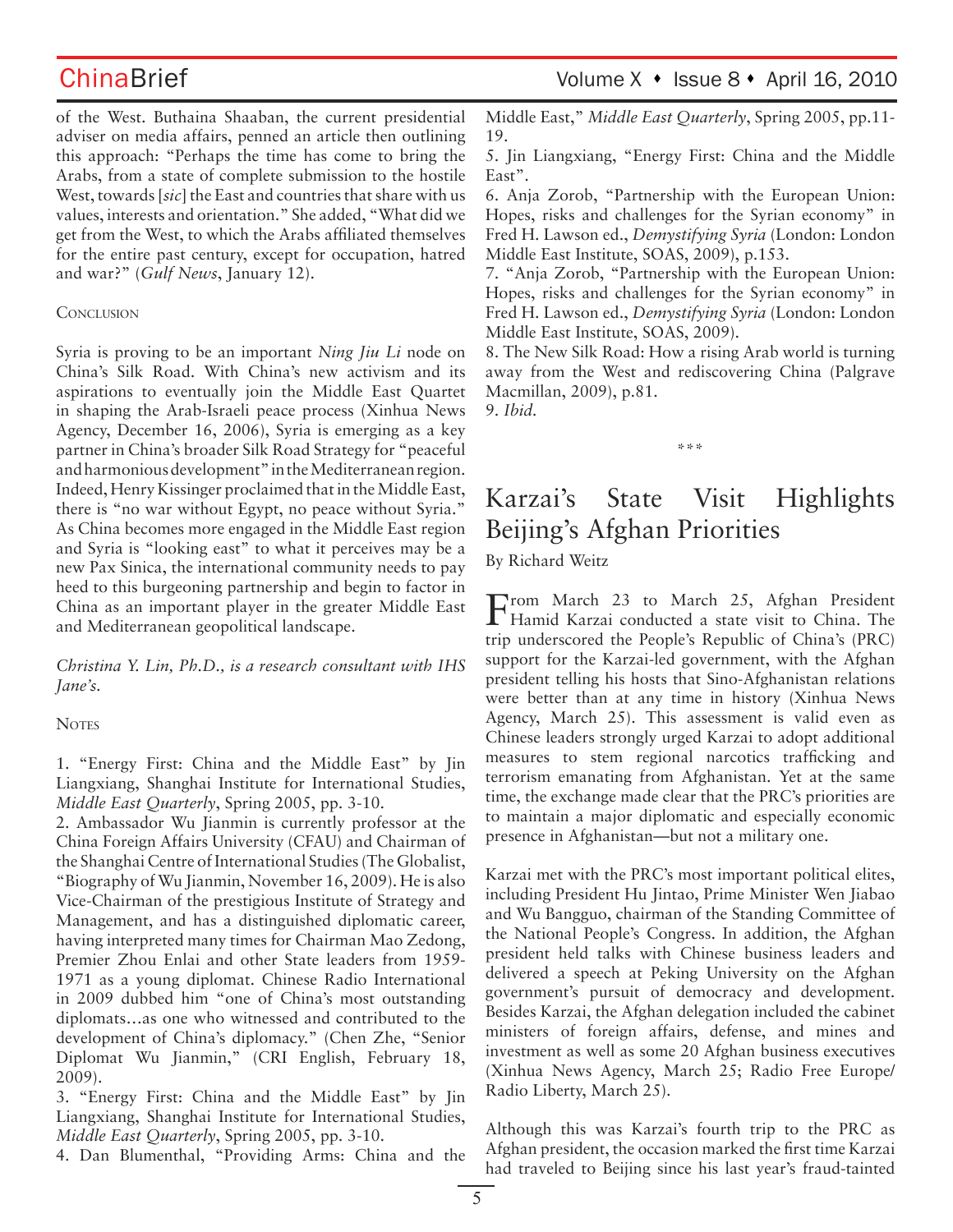reelection last summer. During this process, some Western governments had complained about election irregularities and had more or less openly sought Karzai's replacement (*Central Asia-Caucasus Institute Analyst*, Feb 11, 2009; *New York Times*, December 16, 2009). In contrast, the PRC government declined to comment on the elections, treating the process as Afghanistan's internal affair. In the joint statement issued at the end of Karzai's visit, the PRC reaffirmed its adherence to "the principle of noninterference into other countries' internal affairs, its respect for Afghanistan's independence, sovereignty and territorial integrity, [and] its respect for the Afghan people's choice of a development road suited to their national conditions" (Xinhua News Agency, March 25).

### DEEPENING ECONOMIC TIES

Rather than focus on Afghan domestic politics, PRC officials emphasized their desire to expand China's commercial and other non-military presence in Afghanistan. During his March 24 meeting with Karzai in the Great Hall of the People, President Hu identified five priority areas for building a "comprehensive cooperative partnership of good-neighborliness, mutual trust and friendship for generations":

- 1 strengthen overall bilateral ties by engaging in more regular meetings and exchanges
- 2 promote further bilateral economic collaboration
- 3 "deepen cooperation in the humanities" in areas "such as personnel training, education, culture and public health"
- 4 enhance security and police collaboration by combating "cross-border organized crimes and the three evil forces of terrorism, extremism and separatism"
- 5 "coordinate with each other in multilateral affairs," with Hu praising PRC-Afghan regional cooperation within the framework of the Shanghai Cooperation Organization (SCO) and the South Asian Association for Regional Cooperation (Chinese Foreign Ministry's Website, March 24).

In elaborating on the second objective, Hu made evident China's ongoing interest in pursuing profitable business deals in Afghanistan: "China is ready to discuss new cooperation programs with Afghanistan based on the already-implemented cooperation projects, increase mutual investment, maintain steady trade growth and promote bilateral cooperation in the [*sic*] areas such as agriculture, water conservancy, mining and infrastructure construction so as to enhance the quality and level of the cooperation." To this end, and in support of the third objective: "China is ready to train more professional and technical personnel

## ChinaBrief Volume X · Issue 8 · April 16, 2010

for Afghanistan's peaceful reconstruction." In elaborating the fourth point, however, Hu cautioned that "China attached great importance to the security of its citizens and companies in Afghanistan, urging the country to take effective measures and improve security work to ensure a sound environment for bilateral cooperation" (Chinese Foreign Ministry's Website, March 24).

The two presidents then signed three agreements that expanded economic and technological cooperation, established bilateral training programs, and provided favorable tariffs for certain Afghan exports to China. In their main joint statement, the PRC and Afghan governments pledged to increase their mutual trade, investment and technology transfers in such areas as transportation, agriculture, irrigation, energy, mining and infrastructure construction. They also stated their Joint Economic and Trade Committee would begin meeting (Xinhua News Agency, March 25).

These measures aim to expand Sino-Afghan commerce. According to Chinese statistics, two-way trade between Afghanistan and the PRC amounted to \$155 million in 2008 (The Associated Press, March 25). President Karzai estimated that the level of bilateral Sino-Afghan trade has now reached approximately \$200 million annually (Office of the President, Islamic Republic of Afghanistan, March 24). The week before Karzai's arrival, sources in the PRC Foreign Ministry reaffirmed China's support for building schools, constructing hospitals, and supporting additional reconstruction projects (AsiaNews.it, March 25). Since 2002, when Afghanistan's new post-Taliban government was formed, the PRC has provided more than 900 million yuan (about \$130 million) in reconstruction assistance to the country. In addition, the Chinese government has already pledged an additional \$75 million over the next five years (Xinhua News Agency, March 25). Starting in July 2006, moreover, the PRC has allowed hundreds of Afghan products to enter China without tariffs (Xinhua News Agency, March 25). Despite this measure, twoway trade consists primarily of Afghans purchasing PRC consumer goods while exporting Afghan raw materials.

The focus of recent PRC economic activity in Afghanistan has been on extending China's investment in Afghanistan's natural resources. While in Beijing, Afghan Foreign Minister Zalmai Rassoul echoed Karzai's message by telling state-run *China Daily* that Afghanistan would welcome additional PRC investments in its natural gas and iron ore sectors, and would take steps to ensure better protection of Chinese nationals and firms in his country (*China Daily*, March 25). Afghan officials see foreign trade and investment as perhaps their best means for reducing their dependence on international assistance, which currently covers 90 percent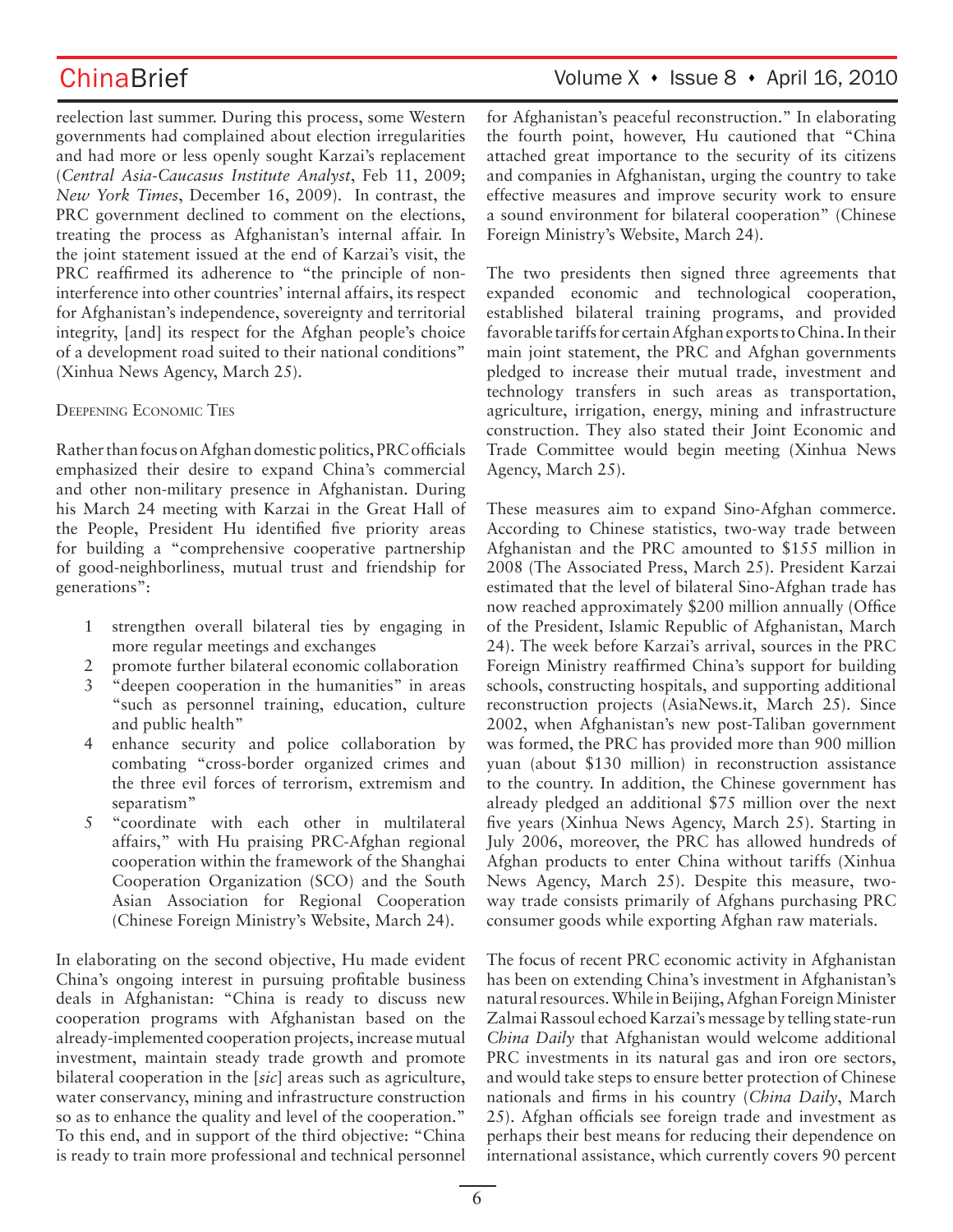of the Afghan government's budgetary expenditures and could well rise further as the size of the Afghan National Army and Afghan National Police continue to expand to counter the Taliban insurgency. The state-owned Metallurgical Corporation of China, which unexpectedly won the 2007 tender to develop one of the world's largest unexploited copper reserves at Aynak in the province of Logar, south of Kabul, is thought to have a good chance of also winning this year's tender for the rights to develop the iron ore deposits at Hajigak, located west of Kabul in the central Afghan province of Bamiyan (The Associated Press, March 25). The Afghan Ministry of Mines hopes the winning bid will exceed \$5 billion (Reuters, March 22). PRC and Afghan officials are discussing constructing a railroad directly connecting their countries, which could increase the flow of goods even further (Office of the President, Islamic Republic of Afghanistan, March 24).

Energy security considerations also influence PRC policy toward Afghanistan. The country is believed to have substantial natural energy resources, and the Afghan government is seeking foreign investment to exploit these assets. For example, the Afghan Ministry of Mines is looking for international partners to develop 11 naturalgas sites in the northwestern Afghan provinces of Jowzjan and Maimana (Radio Free Europe/Radio Liberty, March 25). In addition, the PRC has been expanding its access to energy assets in the surrounding countries of Central Asia. The security of these resources, and the land-based transportation routes linking them to China, depends in part on the situation in Afghanistan. In December 2009, China opened a major energy pipeline that transports natural gas from Turkmenistan through Uzbekistan and Kazakhstan through areas sufficiently close to Afghanistan that the pipeline could be attacked by guerrillas operating from Afghan territory.

DEFENSE, DIPLOMACY AND DEVELOPMENT

In his meeting with the visiting Afghan Defense Minister, Rahim Wardak, PRC Defense Minister Liang Guanglie offered Afghanistan limited military assistance. Liang made clear that the aid would be for additional defense supplies and military training rather than direct combat support such as that provided by most of the 44 countries in NATO's International Security Assistance Force (ISAF). The PLA "will continue assistance to the Afghan National Army to improve their capacity of safeguarding national sovereignty, territorial integrity and domestic stability" (AFP, March 25). For example, at the end of last year, the PRC trained 19 Afghan soldiers to defuse mines in Nanjing (*China Daily,* March 25).

Afghan officials and their foreign allies have sought to

# ChinaBrief Volume X • Issue 8 • April 16, 2010

encourage the PRC leadership to use its strong ties with Islamabad to pressure Pakistani security services to reduce their assistance to the Afghan Taliban and persuade its leaders to enter into peace negotiations with the Karzai government (Reuters, March 22). Pakistan's intelligence services helped create the Taliban in the late 1990s and are still seen as the movement's close allies. When in Beijing, Karzai proposed creating a trilateral cooperation mechanism between Afghanistan-Pakistan-China. According to Afghan sources, Hu welcomed the proposal (Office of the President, Islamic Republic of Afghanistan, March 24). Nonetheless, while PRC representatives have pressed Pakistani officials to end their support for radical Islamist groups seeking to challenge Beijing's control of Xinjiang, no clear evidence exists that they have made much effort to decrease Pakistani support for Islamists fighting the governments of Afghanistan or India.

Chinese officials clearly prefer to engage Afghanistan economically, but they try to depict a harmonious relationship in which the PRC's pursuit of its commercial goals helps promote peace and prosperity in Afghanistan. During Karzai's visit, the PRC media quoted several Afghan experts as emphasizing how Chinese economic assistance and investment in Afghanistan would help promote their country's security as well as prosperity. For example, a professor at Al-Bironi University, Abdul Qahar Sarwari, reportedly said that, by investing in Afghan development projects, the PRC would reduce unemployment and poverty, which he termed the "mother of all evils including insurgency and insecurity." Arguing that unemployed young people join the Taliban and other guerrilla forces simply to provide food for their families, Sarwari reportedly said that, "Providing jobs and regular income to citizens would alleviate poverty and eventually slim the ongoing insurgency in the country" (Xinhua News Agency, March 23). The PRC media similarly quoted Qasim Akhgar, described as a human rights activist and editor-in-chief of an influential newspaper, as saying that Chinese investment would improve Afghanistan's security situation by raising living standards (Xinhua, March 23). In terms of third country nationals, *China Daily* cited NATO Secretary-General Anders Fogh Rasmussen as recognizing China's "key role in civilian development in Afghanistan" which, more than military operations, would ensure Afghanistan's "long-term peace and stability" (*China Daily,* March 25).

In representing the Chinese option, the PRC media cited Chinese sources who expressed reluctance to associate the PRC too closely with NATO and U.S. military stabilization efforts in Afghanistan. An anonymous "People's Liberation Army officer and researcher at a top military think tank" commented that NATO could hardly expect the PRC to provide direct support for its military operations when the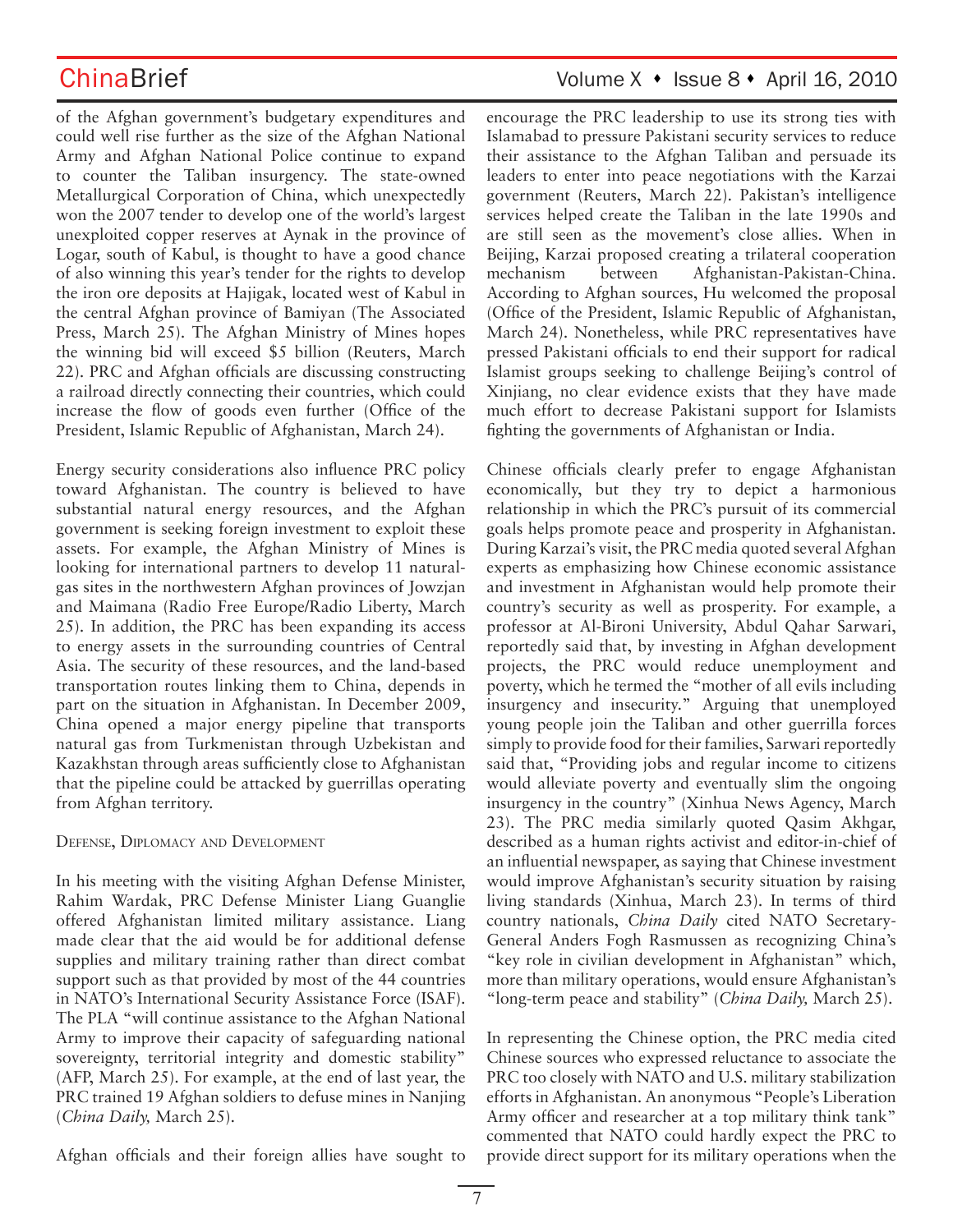alliance "did not seek China's opinion when it deployed its forces in Afghanistan in the first place." Although he welcomed the development of some ties with NATO, the unnamed officer warned, "China should be cautious not to be taken advantage of" (*China Daily,* March 25). Chinese diplomats have stressed the leading role of the UN rather than NATO in coordinating the Afghan reconstruction process (*China Daily,* March 20). Another PRC publication explained why Chinese experts opposed allowing the U.S. military to transport supplies through the Wakhan Corridor linking the PRC and Afghanistan. According to these analysts, the U.S. military might exploit the opportunity to contest Beijing's control of Xinjiang as well as encircle the PRC with pro-Washington regimes to contain China. The paper cited these analysts as also arguing that providing direct support for Western military operations could prompt the Taliban to see the PRC as an open enemy and support further terrorist attacks against China. In addition, they allegedly worry that joining the U.S. war effort could antagonize local Afghans and therefore endanger China's economic interests in Afghanistan following a U.S. military withdrawal (People's Daily Online, March 26). Some Chinese analysts are uneasy even about the PRC's growing economic role in Afghanistan, fearing that the United States is unwilling to share influence with other countries in Afghanistan. "Instead, what the US is willing to share with countries like China is the burden of economic reconstruction." (*China Daily,* March 24).

A few days after Karzai's return to Kabul, U.S. President Barack Obama conducted a surprise visit to the Afghan capital. In contrast to the economic focus of the Hu-Karzai exchange, Obama apparently concentrated on security issues in his discussions with Karzai, especially on how his government was implementing its political-military reform program and assuming greater leadership of the war, which U.S. strategists consider essential for defeating the Taliban insurgency. There is no evidence that China's role was even discussed during Obama's six-hour stopover, though Karzai's subsequent anti-American outbursts about U.S. political interference in Afghanistan suggest Karzai prefers the Chinese practice of not criticizing his domestic practices to the sharp rebukes he apparently received from Obama's senior advisers if not the American president himself.

### **CONCLUSION**

China has important national interests at stake in Afghanistan, including containing its rampant narcoterrorism and protecting the PRC's important growing commercial presence in that country. Chinese officials are employing a variety of unilateral, bilateral and multilateral means to pursue their objectives, with the focus on dealing directly with the Karzai government. The PRC's priorities

## ChinaBrief Volume X · Issue 8 · April 16, 2010

are to sustain a leading economic presence in Afghanistan but avoid assuming a major military role that could visibly align Beijing with the anti-Taliban coalition. Ideally, China's contribution to Afghanistan's economic recovery will over time strengthen the Afghan government, especially in terms of increasing its revenue, as well as reduce support for the insurgency by removing a source of popular discontent. By failing to provide more direct assistance to the coalition's military efforts, however, the Chinese government denies itself any important influence on NATO's military strategy and increases the risks of the Karzai government's defeat. In addition, while the PRC government might be able to work out a deal with a Taliban-dominated Afghanistan that would protect China's growing economic stake in the country, the Islamists might again transform Afghanistan into a terrorist-exporting state, forcing Beijing to confront a major threat to its core economic and strategic interests without the option of free riding on the Western military.

*Richard Weitz, Ph.D., is a Senior Fellow and Director of the Center for Political-Military Analysis at Hudson Institute.*

\*\*\*

# Taiwan's Navy: Able to Deny Command of the Sea?

### By James R. Holmes and Toshi Yoshihara

The first installment of this series on the Republic of China **I** Navy (ROCN), or Taiwan Navy, presented a skeptical assessment of the ROCN's ability to fulfill the expansive requirements set forth in its "ROC Navy Vision" (*Xin shiji haijun*), which in essence directs the navy to network its operations, extend its reach and amplify its combat punch in order to take control of offshore waters [1]. Yet the Taiwan Navy submarine fleet barely rates the name, the surface fleet is ill-suited for sea control, and even according to a recent Taiwanese Defense Ministry assessment, the tactical air power on which its surface operations depend is also in serious decline (*Defense News*, March 8).

That does not mean, however, that the Taiwan Navy is without options for defending Taiwanese shores. Reconfiguring the fleet and devising inventive tactics could let the ROCN take advantage of the island's geography. As a result, Taiwan's chances of withstanding a Chinese invasion, as well as the air and missile blitzkrieg that would likely precede it, would increase commensurately. Denying the People's Liberation Army Navy (PLAN) use of the waters around Taiwan would be nearly as effective from the standpoint of homeland defense as fighting for outright sea control.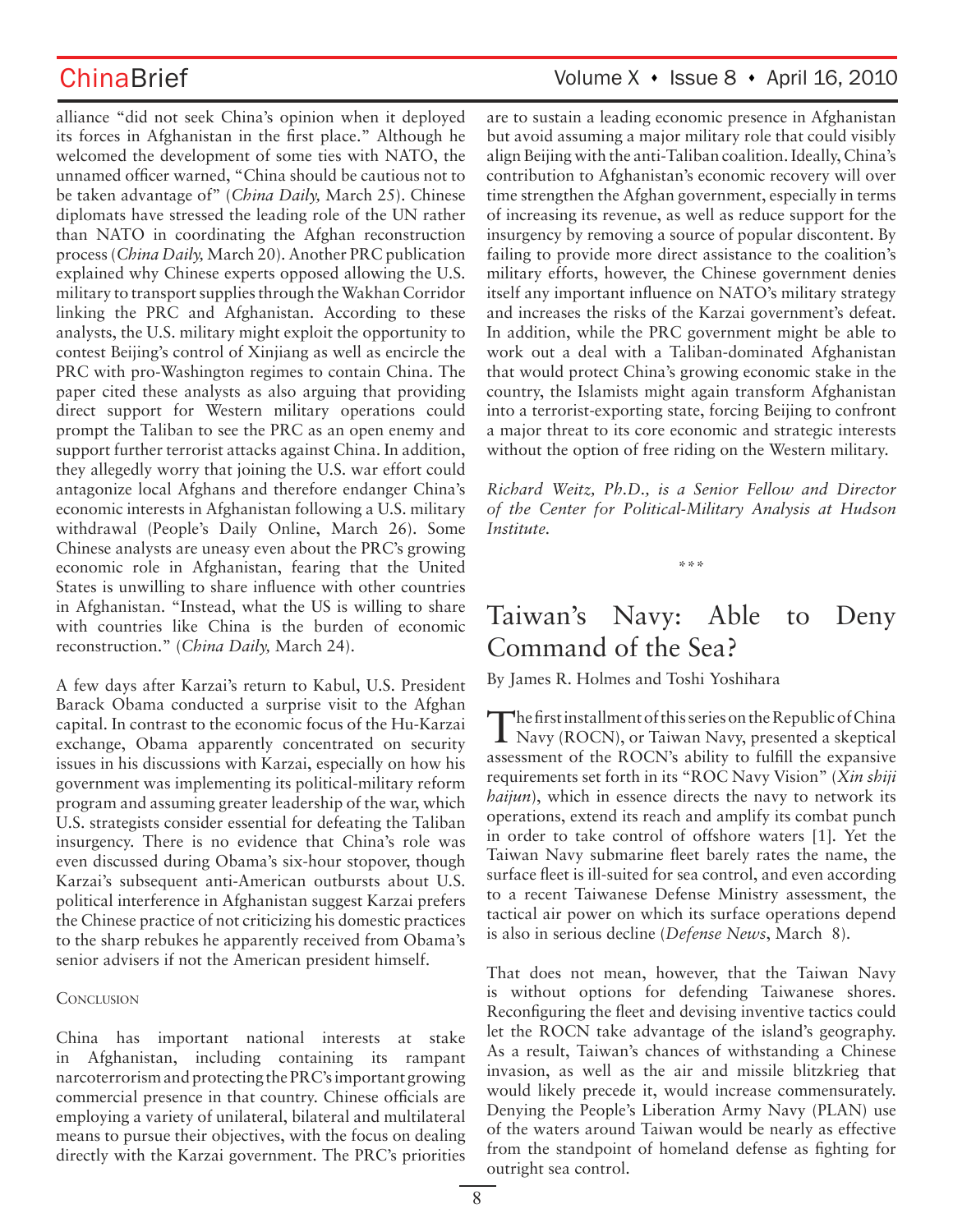A navy prosecuting a sea-denial strategy has little need to control the seas itself; it merely wants to keep a superior foe from using critical expanses. Observes Admiral Stansfield Turner, putting a Maoist spin on the concept, sea denial is "essentially guerrilla warfare at sea." It is a mode of combat in which a lesser navy—measured by numbers, capability, or both—"hits and runs" at a time of its own choosing, wearing down a stronger foe [2]. This way of thinking has a long pedigree in China, which until the 1980s developed the PLAN as a force for waging "people's war at sea," largely because of its operational focus on inshore waters, its lack of oceangoing warships, and the dominance of leaders with an Army background [3]. In spite of China's growing naval prowess, the PLAN still invests heavily in near-seas platforms (e.g. fast patrol boats) [4]. These vessels, operating in conjunction with the submarine fleet, combat jets, land-based antiship missiles and minelayers, can convert offshore waters into a virtual no-go zone for a potential adversary like the U.S. Pacific Fleet or the Japan Maritime Self-Defense Force—despite those navies' overall superiority to the PLAN.

### TAIWAN'S CURRENT SEA-DENIAL CAPABILITY

Across the strait, by contrast, the ROCN exhibits a peculiar disregard for naval tactics of the disadvantaged. The Taiwan Navy sea-denial fleet consists largely of antiquated *Hai Ou* (Seagull) class boats that carry only two first-generation antiship missiles apiece and, at only 47 tons, have little sea keeping ability in heavy weather. This affords larger Chinese warships like destroyers or amphibious landing ships a significant advantage, namely the ability to attack when the seas are too rough for the *Hai Ou*s to leave port to oppose them. The successors to the *Hai Ou*, the 154-ton *Kuang Hua VI* (Glorious Chinese) boats, look promising on paper. Currently under construction, the boats feature stealthy superstructures that reduce their radar crosssection, helping them evade detection. Moreover, these vessels punch above their weight, carrying four Hsiung Feng-II antiship missiles each [5].

Thirty *Kuang Hua*s are scheduled to be in service by 2015 [6]. Yet the *Kuang Hua* program has been troubled since its inception in 1996. Poor design, slipshod construction and political controversies over the bidding process delayed serial production for years. It was not until 2007, four years after the prototype entered service, that batches of *Kuang Hua* boats started being delivered—albeit slowly to the ROCN. In 2008, the prototype lost power during a typhoon and ran aground, giving rise to doubts about its seaworthiness in choppy Taiwan Strait waters.

Recent disclosures that Taiwan plans to fund a 1,000-ton missile corvette seem to confirm that the naval leadership

# ChinaBrief Volume X • Issue 8 • April 16, 2010

is losing confidence in the *Kuang Hua* as an implement of sea denial (*United Daily News* [Taiwan], September 7, 2009). Reports about the new corvette remain sketchy. Indeed, the top-secret vessel's existence was only disclosed by accident when its funding line mistakenly appeared in unclassified legislation. It will reportedly be equipped with the indigenously built Hsiung Feng III antiship cruise missile, a bird intended to counter the Russian-built SS-N-22 Sunburn missiles carried by PLAN *Sovremennyy*-class destroyers. With its 300-km range, the Hsiung Feng III could be lethal in combat against PLAN carrier task forces, the mission for which it was designed [7].

The island's spotty track record at fielding major weaponry, however, is cause for skepticism about the missile's prospects. Nor is it clear that the Taiwan Navy could use the Hsiung Feng III to full effect, even if the launch platform performs as advertised. Employing long-range weaponry depends on the capacity to detect, identify, acquire and target enemy platforms at long range. Absent that capacity, naval forces find themselves compelled to hold their fire, to close the range, or to fire blind in hopes of hitting an enemy vessel. A weapon's *effective* firing range, then, can be much shorter than its design range. A ship that cuts loose beyond its effective range risks missing its target entirely or hitting commercial shipping—with all the diplomatic blowback such a blunder would entail. Indeed, US Navy warships stopped using the antiship variant of the Tomahawk cruise missile years ago for that very reason, realizing that the fleet's reach exceeded its grasp. While the new ROCN corvette seemingly holds considerable promise, consequently, a wait-and-see attitude is most proper for the time being [8].

These embarrassments have not gone unnoticed in China, where analysts have unearthed several major flaws in the *Kuang Hua*. Observers opine that the tall superstructure from which antiship missile canisters protrude will reflect radar, as will the small-caliber guns and other items cluttering the deck. This exposes the craft to detection and targeting, defeating the purpose of its stealthy design (*Xiandai Jianchuan* 11, November 2007; *Xiandai Jianchuan* 4, April 2004). Some mainland analysts consider the *Kuang Hua*'s stealth features both costly and entirely superfluous. They point out that its radar cross-section is virtually indistinguishable from that of Taiwan's many fishing vessels, letting the boat hide amid traffic in the strait while awaiting its chance to strike (*Dangdai Haijun* 2, February 2004). Worse, this needless attention to concealment degrades combat performance. The stealth superstructure renders the craft top-heavy, detracting from stability and hindering maneuverability at high speeds—particularly in bad weather (*Jianchuan Zhishi* 292, January 2004). Still other Chinese analysts point out that the *Kuang Hua* lacks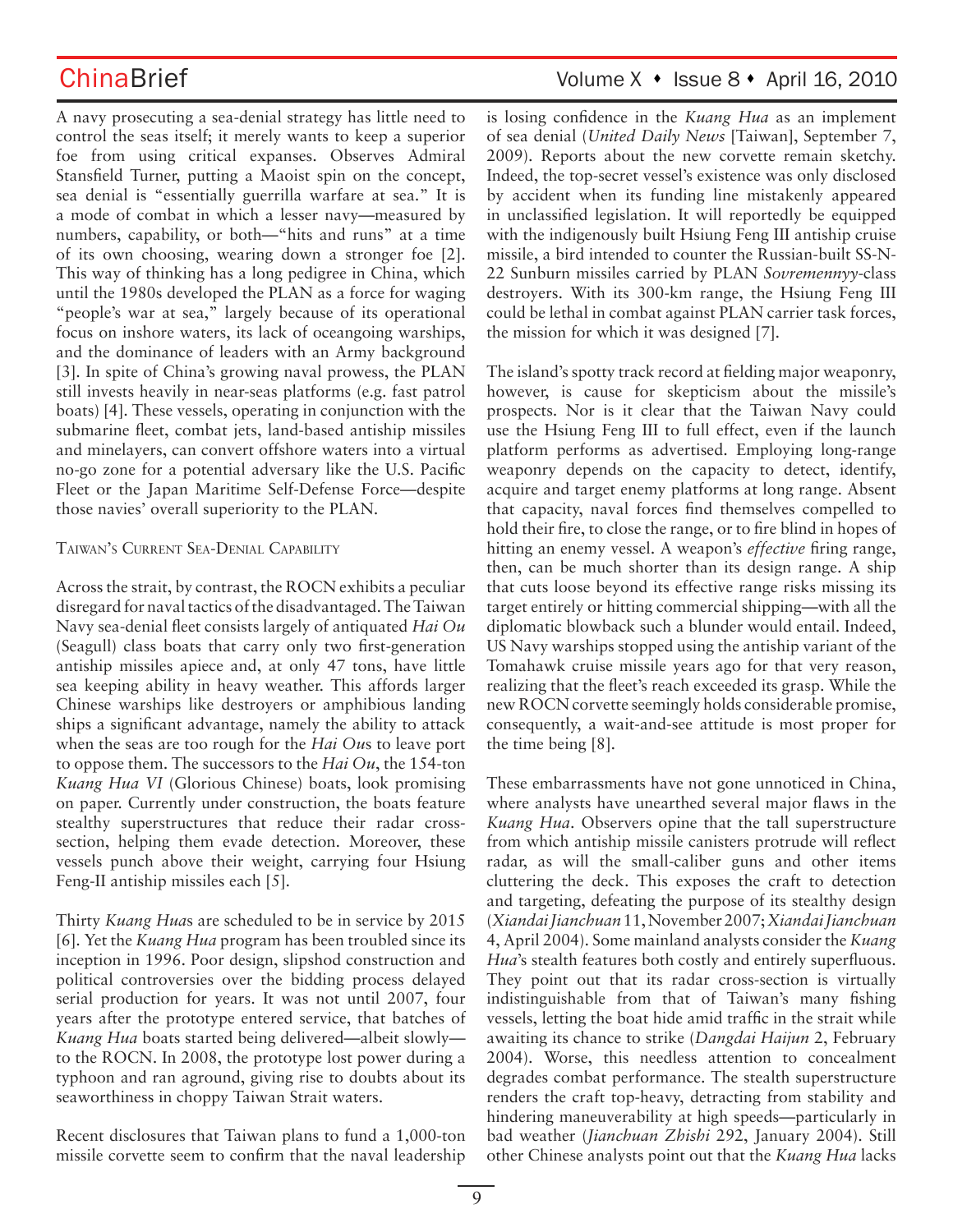an on-board command-and-control suite. If PLA missile salvoes incapacitated shore-based ROCN sensors and fire-control systems, the sea-denial fleet would find itself instantly blinded, unable to find let alone target enemy ships (*Dangdai Haijun* 1, January 2005).

Such critical assessments from mainland analysts are troubling. Yet, the amounts of attention Chinese analysts devote to the *Kuang Hua* shows how seriously they take the littoral threat. Indeed, they track foreign sea-denial strategies closely, particularly those of Scandinavian navies. This is unsurprising in light of China's history of people's war at sea. Nordic fleets pioneered swarming tactics. Missile-armed fast patrol boats exploit the complex maritime geography of the Baltic and North Atlantic seacoasts through speed, stealth and deceptive measures. Handled deftly, small craft can strike a heavy blow against a superior navy closing in on Scandinavian shores—a tactical setting not that different from the Taiwan Strait.

While they deprecate the ROCN, Chinese experts single out the Royal Swedish Navy as a model of sea-denial prowess. Captain Li Jie, a well-known researcher at the Beijing Naval Research Center, lavishes praise on the *Visby* corvette, depicting this small combatant as a product of Swedish strategic insight and technical virtuosity (*Bingqi Zhishi* 3, March 2002) [9]. Such in-depth discussions indicate that Beijing genuinely appreciates the value of a capable coastal fleet—and they show how seriously PLAN strategists take the danger should the ROCN turn such a fleet against them. Nor is this mere hype. Chinese threat perceptions offer a good benchmark for future Taiwanese fleet tactics.

HOW WOULD ROCN SEA DENIAL WORK?

Despite the Taiwan Navy's general neglect of its lower-end capabilities, imaginative tactics and operational concepts some of which enjoy support from Taiwanese strategists could offset the material shortcomings detailed above. For example, the ROCN could disperse its sea-denial fleet around the island's maritime perimeter, positioning vessels and support infrastructure in concealed locations like caves or hardened manmade shelters along the seacoast. From there a dispersed fleet could strike at Chinese assets from the near and far sides of the island, remaining mobile and unpredictable. Wolfpacks of fast attack boats prowling along Taiwan's east coast would enjoy protective cover from the central mountain range, severely complicating PLA detection, tracking, and targeting efforts. Or, flotillas could operate behind the Penghu Islands, using landmasses to screen their movements while awaiting the right moment to launch surprise swarm attacks.

## ChinaBrief Volume X · Issue 8 · April 16, 2010

Some Taiwanese strategists are already thinking in such terms. Retired Lieutenant General Li Kui-fa of the ROC Air Force urges the navy to hide its small craft in civilian harbors, letting them blend in with the large Taiwanese fishing fleet (*Chien-tuan Ko-chi*, April 2009). Even more ambitiously, Captain Li Li-te of the ROCN advocates the combined use of warships and armed fishing vessels to launch saturation missile attacks against Chinese surface vessels (*Hai-chun Hsueh-shu Shuang-yueh-kan*, October 1, 2008). Such irregular-warfare tactics pose precisely the types of challenges that so impress Chinese analysts about the Nordic navies.

More importantly, deliberately mingling civil and military shipping would force China to make an unpalatable choice. If the PLA chose to strike at the ROCN fleet preemptively, regardless of the fleet's location, it would have to target nonmilitary sites. Such a move would undoubtedly inflict casualties among Taiwanese fishermen and other noncombatants. This would paint China as the aggressor—hardening the Taiwanese will to fight, increasing the likelihood of U.S. intervention, and bringing international opprobrium down on Beijing. Yet if the PLA refrained from horizontally expanding the war to harbors where ROCN units were stationed, it would concede the Taiwan Navy a sea-denial option. Either way, Taipei would obtain a sorely needed advantage in a deteriorating strategic environment.

### MORE OF THE SAME IS MOST LIKELY

This all sounds simple, but as military theorist Carl von Clausewitz observes, "the simplest thing is difficult" in strategic affairs. This is especially true when remaking military services for new realities. In his study of the U.S. military in Vietnam, former counterinsurgency chief Robert Komer recounts how commanders applied a rigid "bureaucratic repertoire" premised on conventional warfare to counterinsurgent warfare—regardless of whether conventional operations fit the circumstances in Indochina [10]. The U.S. Army sought to fit the surroundings to its operational preferences.

Strong, relentless pressure from political or military leaders can result in peacetime reform, but this is the exception. It often takes wartime defeat to clear the mind. Absent some shock to the system, services naturally tend to keep doing what worked before—or have not been proved *not* to work. Scholar William Murray met stiff yet predictable Taiwanese resistance to a 2008 *Naval War College Review* article in which he implored Taipei to rethink its military strategy, shifting from an offensive to a defensive stance [11]. Conceding military superiority to the PLA evidently represents a bridge too far for many Taiwanese officials.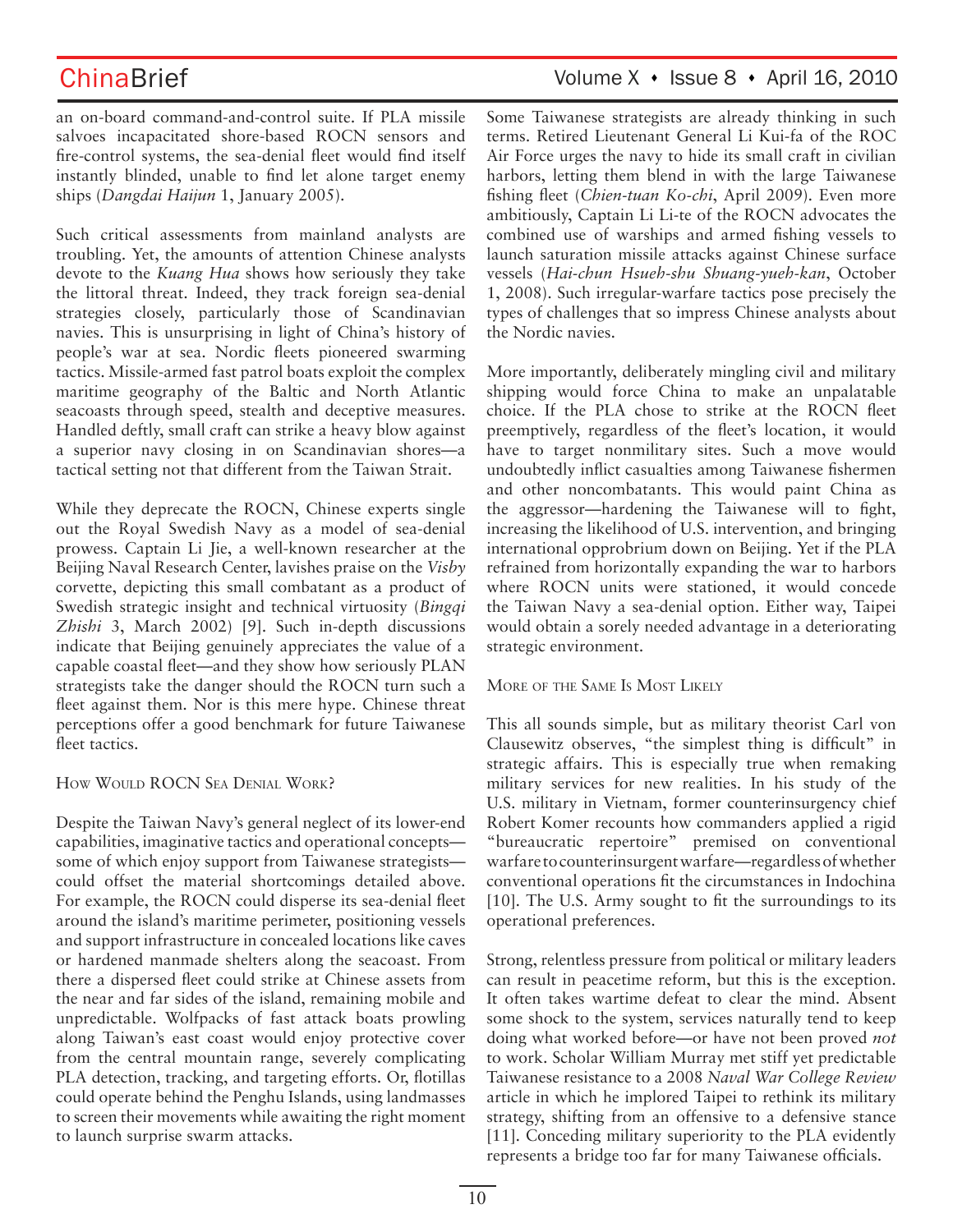# ChinaBrief Volume X • Issue 8 • April 16, 2010

Any challenge to ROCN strategy and forces is apt to encounter similar pushback. If anything, navies are more prone to cultural myopia than most institutions. Henry Stimson, Franklin Roosevelt's secretary of war, joked that a "peculiar psychology" pervaded the U.S. Navy establishment. In this quasi-religious outlook, "Neptune was God," the navy "the only true Church" [12]. Dogma worked against innovation. Oftentimes smaller allies mimic their patrons' strategic and operational preferences. U.S. Navy influence may have contributed to ROCN mariners' lingering fascination with capital ships.

Reorienting the ROCN toward sea denial would mean playing down its tradition of fleet-on-fleet engagements and letting go of prized assets. Ships comprise much of a navy's institutional identity. Naval leaders can seldom resist the temptation to argue on behalf of particular ships, aircraft or armaments as a substitute for formulating strategy and operational concepts. They also favor big platforms with multiple missions—meaning that basing ROCN strategy on fast attack boats with one mission, and engaging enemy surface forces, is a toxic thought for many officers. Abandoning missions may be as unbearable for the Taiwan Navy as parting with major combatants or dispersing forces.

Having lobbied tirelessly for *Kidd*-class destroyers and other big-ticket items, the ROCN command would find it next to impossible to abandon the sunk costs of this weaponry, truly embracing guerrilla warfare at sea. Nor would reinventing the ROCN as a sea-denial force stop with hardware. The navy would have to develop new doctrine to put its fast attack craft to good use; the officer corps would have to steep itself in small-unit tactics predicated on isolating and annihilating individual PLAN units or small formations remote from mutual support.

A sea-denial culture, then, would place a premium on small-unit cohesion and individual initiative. This would involve a radical shift away from centralized commandand-control, both to enhance tactical effectiveness and to reduce the navy's vulnerability to preemptive PLA strikes against command-and-control nodes on the island. In institutional, equipment, and personnel terms, sea denial would spell fundamental change to how the ROCN conducts operations. Whether there exist any constituencies in Taipei that are strong, determined and knowledgeable enough to impose change on a Taiwan Navy obsessed with sea control appears doubtful. In all likelihood, the navy will keep trying to do everything at once, comporting itself like a U.S. Navy in miniature. If so, it will keep underperforming in both sea control and sea denial.

*James Holmes and Toshi Yoshihara are associate professors of strategy at the U.S. Naval War College. The views voiced here almost certainly do not represent those of the Naval War College, the U.S. Navy, or the U.S. Department of Defense.*

**NOTES** 

1. "ROC Navy Vision," Republic of China Navy Website, http://navy.mnd.gov.tw/english/Publish. aspx?cnid=834&Level=1.

2. Stansfield Turner, in Geoffrey Till, *Seapower: A Guide for the Twenty-first Century* (London and New York: Routledge, 2009), p. 153.

3. David G. Muller Jr., *China as a Maritime Power* (Boulder: Westview, 1983).

4. Ting Yu, "A Discussion of the Place and Role of China's Type-022 Stealth Guided Missile Boat," *Modern Weaponry* 9 (2008): pp. 35-43. See also John Patch, "A Thoroughbred Ship-Killer," Naval Institute *Proceedings* 136, no. 4 (April 2010): pp. 48-53.

5. "*Kuang Hua VI* Fast Attack Missile Craft," GlobalSecurity.org, http://www.globalsecurity.org/military/ world/taiwan/kuang-hua-fac.htm.

6. Ibid.

7. "Hsiung Feng III," GlobalSecurity.org, http://www. globalsecurity.org/military/world/taiwan/hf-3.htm.

8. "Taiwan Developing 'Carrier Killer,'" *Straits Times*, April 12, 2010, http://www.straitstimes.com/BreakingNews/ Asia/Story/STIStory\_513564.html.

9. "Visby Class Corvettes, Sweden," naval-technology. com, http://www.naval-technology.com/projects/visby/.

10. Robert W. Komer, *Bureaucracy at War: U.S. Performance in the Vietnam Conflict* (Boulder: Westview, 1986).

11. William S. Murray, "Rethinking Taiwan's Defense Strategy," *Naval War College Review* 61, no. 3 (summer 2008): pp. 13-38.

12. "Armed Forces: A Dim Religious World," *Time*, February 9, 1948, http://www.time.com/time/magazine/ article/0,9171,855981,00.html.

\*\*\*

# Chinese Defense Expenditures: Implications for Naval Modernization

By Andrew S. Erickson

The extent and nature of Chinese defense spending can serve as the parameters for the future course of China's military power and China's intentions as it continues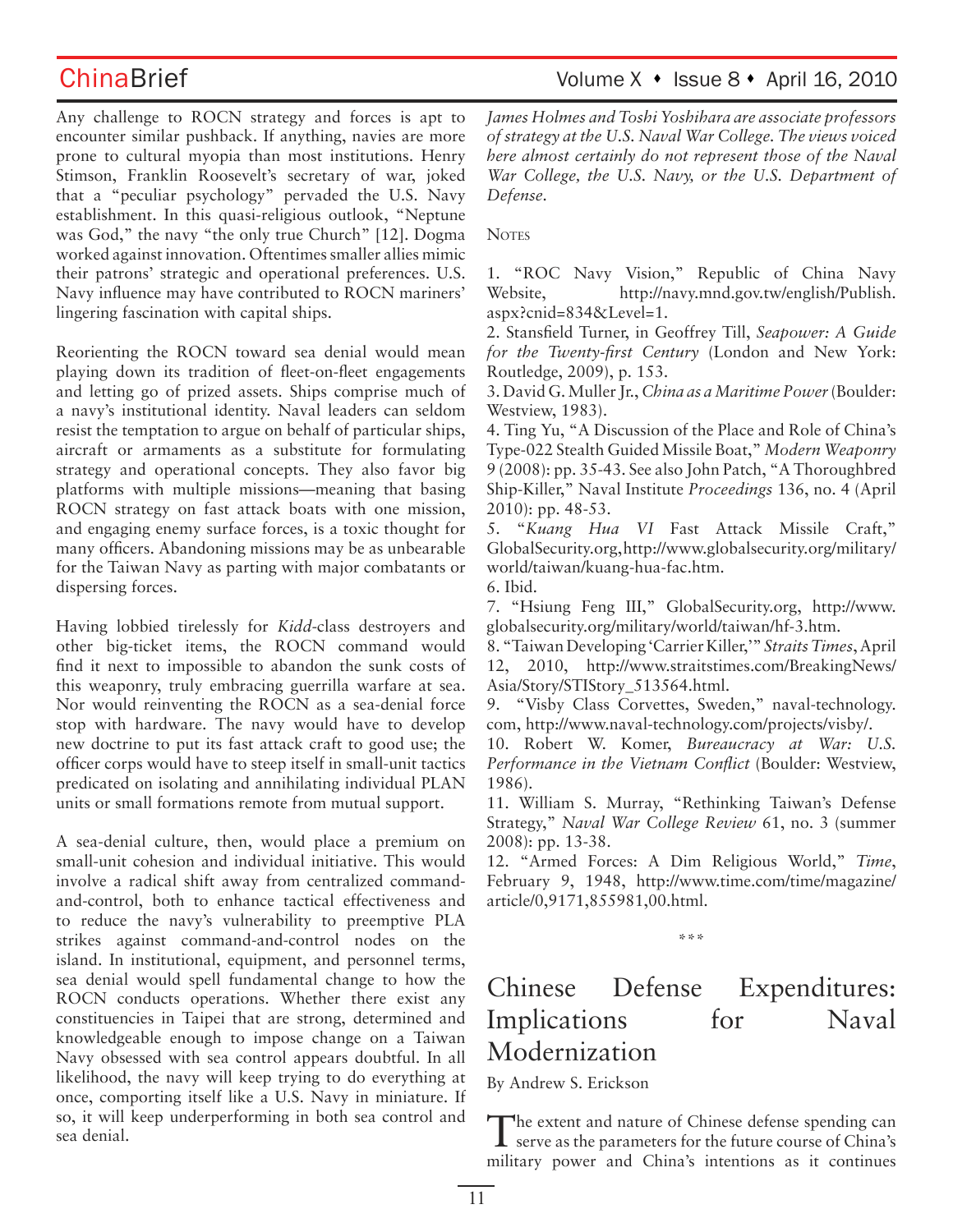military modernization. Recent scholarship on China's defense spending concludes that its military budgets have been understated in official sources, although there is enormous controversy concerning how much and why [1]. Even more controversial have been Western interpretations of China's defense budget. Some believe there is now firm evidence that Beijing fully intends to challenge Washington for regional leadership in the Asian littoral and may even reach further to conduct extensive operations. Others have concluded from recent budgets that China is pursuing military power commensurate with its economic strength and sufficient to allow military actions to achieve reunification with Taiwan. Studying PLA funding can offer insights into the trajectory and dimensions of the People's Liberation Army Navy (PLAN)'s modernization.

### CURRENT SPENDING

The People's Liberation Army (PLA)'s official 2010 defense budget is \$78 billion [2], ahead of Russia and Japan, and second only to that of the United States at \$685 billion. Since 1990, the budget has enjoyed double-digit growth, with the exception of 2003 (in which growth was 9.6 percent) and 2010 (7.5 percent). From 1998-2007, China's annual increase in defense expenditures averaged 15.9 percent, outpacing growth in GDP at 12.5 percent, but not government expenditure, at 18.4 percent. This episode followed a period of slightly slower defense budget increases averaging 14.5 percent from 1988-97, which nearly matched increases in state financial expenditure at 15.1 percent, but amid GDP growth of 20.7 percent and significant inflation. That period in turn represented a major transition from the 1978-87 era, when prioritization of economic development held defense expenditure growth at 3.5 percent and government budgets at 10.4 percent while focusing on GDP growth of 14.1 percent [3].

Much has been made of the 2010 reduction in growth, with American scholars citing internal politics, domestic priorities in the 12th Five Year Plan, low inflation, corruption crackdowns and PLA achievements of mid-range goals [4]. Senior PLA scholars, including Major General Luo Yuan, cite the need for economic spending during the financial crisis [5]. General Luo also states that defense budgets should not be based on international opinion, perhaps implying that he believes this consideration may have influenced the PLA's 2010 budget [6].

The bottom line is that no other major power is approaching even this level of defense spending growth. Expenditures in both the overall budget and on equipment (which includes procurement, and, to some extent, research and development) have increased several fold during this period. China's defense industry, while is still uneven in efficiency and quality of output, is improving steadily. Together, these factors enable consistent increases in overall PLA capabilities, with particularly rapid progress in niche areas.

The PLA's budget remains veiled and apparently does not include at least some major items found in many Western defense budgets. These include foreign weapons purchases; defense industry subsidies for research and development; certain retiree benefits; and extra-budgetary revenues and resources from a limited number of surviving military commercial enterprises (e.g. hotels and military hospitals) and unit-level production. Also excluded are paramilitary forces, such as the 660,000-strong People's Armed Police (PAP), and substantial military contributions from regional and local governments. China has never released budgetary breakdowns for individual PLA services. The closest equivalent is Beijing's annual submission to the UN via the Simplified Reporting Form, which only enumerates respective active forces, reserve forces and militia spending on personnel, training and maintenance, and equipment.

At the same time, the PLA budget may contain costs not included in those of its Western counterparts. It contributes to national economic and infrastructure development, social welfare, crisis management and disaster relief in ways often covered by non-military organizations in the U.S. and other Western countries.

Much remains uncertain: the precise extent to which the PLA, as opposed to local governments, should fund such areas, including reserve forces and militia training and organization, is apparently under debate. For example, it has sought to transfer its retirement homes to local communities for the past decade, with no resolution in sight.

### COMPARING CHINA

Foreign analysts offer a variety of estimates—all higher—for China's actual defense spending; these vary substantially with assumptions concerning exchange rate, purchasing power parity (PPP) indices and inflation. At the lower end of the spectrum, the Stockholm International Peace Research Institute (SIPRI) estimates the PLA's 2008 budget at 1.4 times the official figure. At the higher end, the U.S. Department of Defense estimated in 2009 that the PLA's 2008 budget could be roughly 1.8-2.6 times higher in practice than official figures state [7].

China's government and analysts are clearly worried about foreign perceptions. Chinese attempts to justify increased PLA expenditure are driven in part by concerns that foreign countries will cooperate to contain a so-called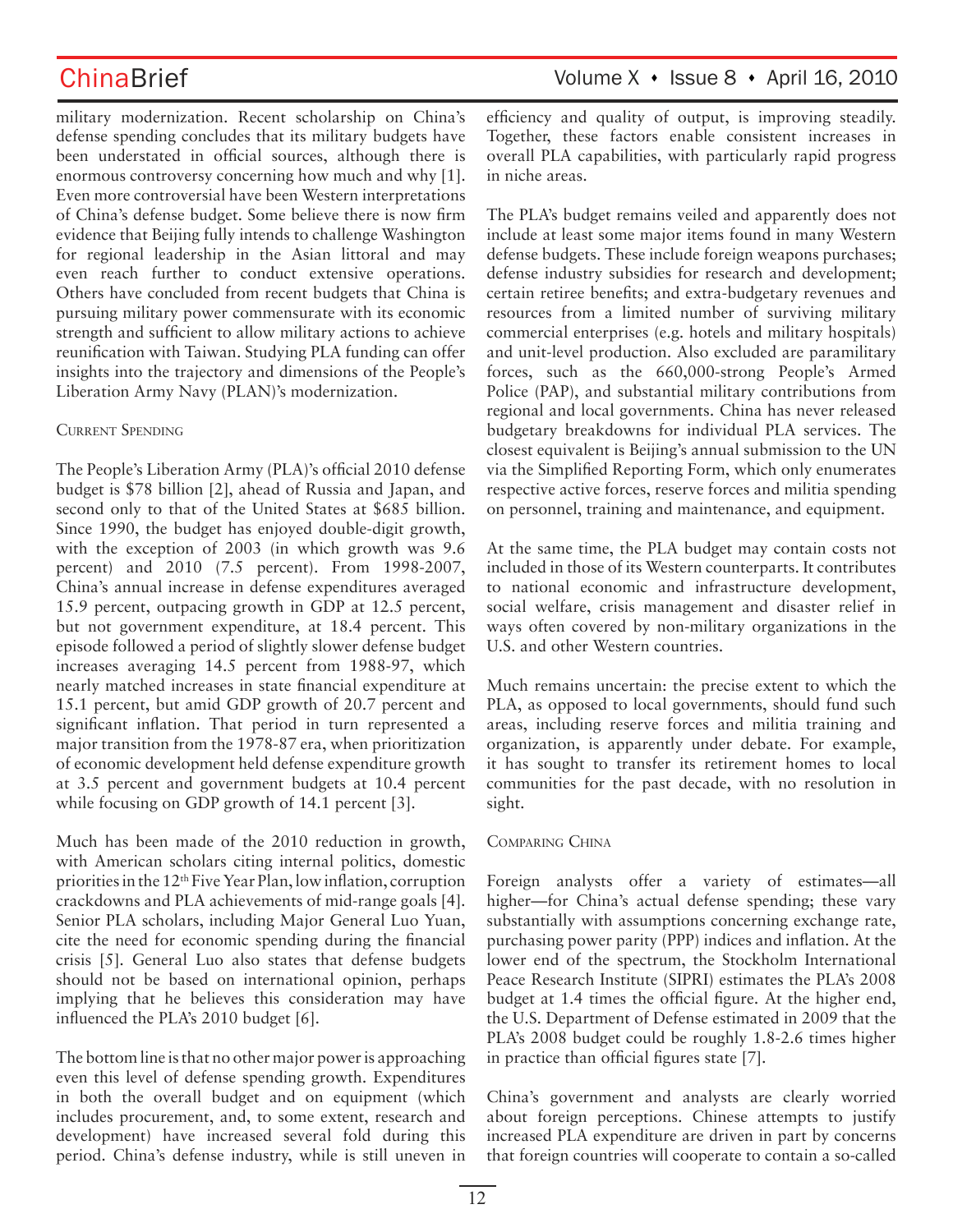"China Threat." Official statements regarding China's defense budget seek to justify its recent rise, citing as the major drivers (1) personnel costs (e.g. education, training and salaries), (2) compensation for rising prices of oil and other inputs, and (3) furthering China's Revolution in Military Affairs, including implementing informatization and increasing equipment and supporting facilities. Other factors cited include logistics and infrastructure development and international cooperation [8]. Such costs likewise comprise a significant percentage of the defense budget of the U.S. or any other modern military. The PLA is just now trying to get personnel pay in line with societal trends requiring large increases for many people, whereas the U.S. and other countries made those large increases long ago and are now keeping up with inflation.

Chinese sources use a variety of statistical comparisons to explain and minimize Chinese military spending. China's 2008 Defense White Paper emphasizes "both the total amount and per-service-person share of China's defense expenditure remain lower than those of some major powers" [9]. Much is made of the idea that China's official defense budget does not correspond to 'Western standards,' and therefore can not be readily compared.

China's defense economy *is* substantially different from that of Western nations, and perhaps more prepared to assume a war footing in certain respects. According to China's 2006 Defense White Paper, "In building … infrastructures, China pays close attention to the requirements of national defense, and ensures that peacetime needs and wartime needs are properly balanced" [10]. Of course, to the extent that the U.S. engages in equivalent spending, it would come from the budgets of other organizations (e.g. the Department of Homeland Security).

Chinese economists offer mixed data when attempting to compare China's military spending with that of other nations. There is significant, if very limited, disagreement concerning China's actual level of defense expenditures, however, even inside China. One Chinese scholar not only maintains that direct comparison is possible, but also contends that DoD significantly *understates* China's annual defense spending, which may be equivalent to over \$150 billion in U.S. spending in his view. He further contends that China's defense budget should not only be calculated using PPP in general, but should also be further adjusted based on China's relative degree of self-reliance. For instance, defense spending from non-military organizations (e.g., State Council "special budgets," weapons sales, and previous military business activities) should be estimated and added to China's official defense budget, which does not include these categories. Based on current exchange rates, personnel costs should be multiplied by seven.

# ChinaBrief Volume X • Issue 8 • April 16, 2010

Foreign weapons purchases should be multiplied by one. Indigenous weapons development and production should be multiplied by a factor somewhere between seven and one, depending on actual degree of indigenization [11]. Regardless of the accuracy of this scholar's claims, it is useful to examine the methods suggested for calculating China's defense budget. China's secretive bureaucracy and low material and labor costs must be considered when attempting to estimate its true military spending.

### ONGOING REFORMS

China's defense development remains hampered by an unwieldy defense economy and budgeting process. While China's complex and sometimes poorly-coordinated bureaucracy inhibits outsiders' ability to determine its total military spending, perhaps China itself still has difficulty calculating its own total defense spending. As DoD assesses, "What little public information China releases about defense spending is further clouded by a multitude of funding sources, subsidies, and cutouts at all levels of government and in multiple ministries. Real spending on the military, therefore, is so disaggregated that even the Chinese leadership may not know the actual top line" [12].

This may gradually be changing, however. Since the midto-late 1990s, comprehensive reforms have increased PLA financial standardization: (1) divestiture of commercial assets, (2) regularization of accounting and auditing, (3) marketization of defense procurement, and (4) zero-based budgeting to bring budgetary and extra-budgetary funds under centralized management. Rising defense budgets place more and more defense-related expenditures 'on the books' [13]. A complex network of often corrupt commercial transactions that proliferated after Deng Xiaoping encouraged military entities to engage in private business in order to supplement reduced defense budgets has been gradually replaced by increased official spending following Jiang Zemin's ordering of the PLA to extricate itself from most commercial businesses in the late 1990s and instead "eat imperial grain" (i.e. enjoy increased state funding).

### ECONOMIC FOUNDATION

At 1.4 percent of GDP (6.4 percent of total fiscal expenditure) officially, China's 2010 defense spending is clearly sustainable, and could be increased proportionally should Beijing deem it necessary. China's national debt is equal to only 18 percent of GDP. By contrast, U.S. national debt approaches 100 percent of GDP; defense spending represents 4.7 percent of GDP and 19 percent of total fiscal expenditure. The rising tide of Chinese economic growth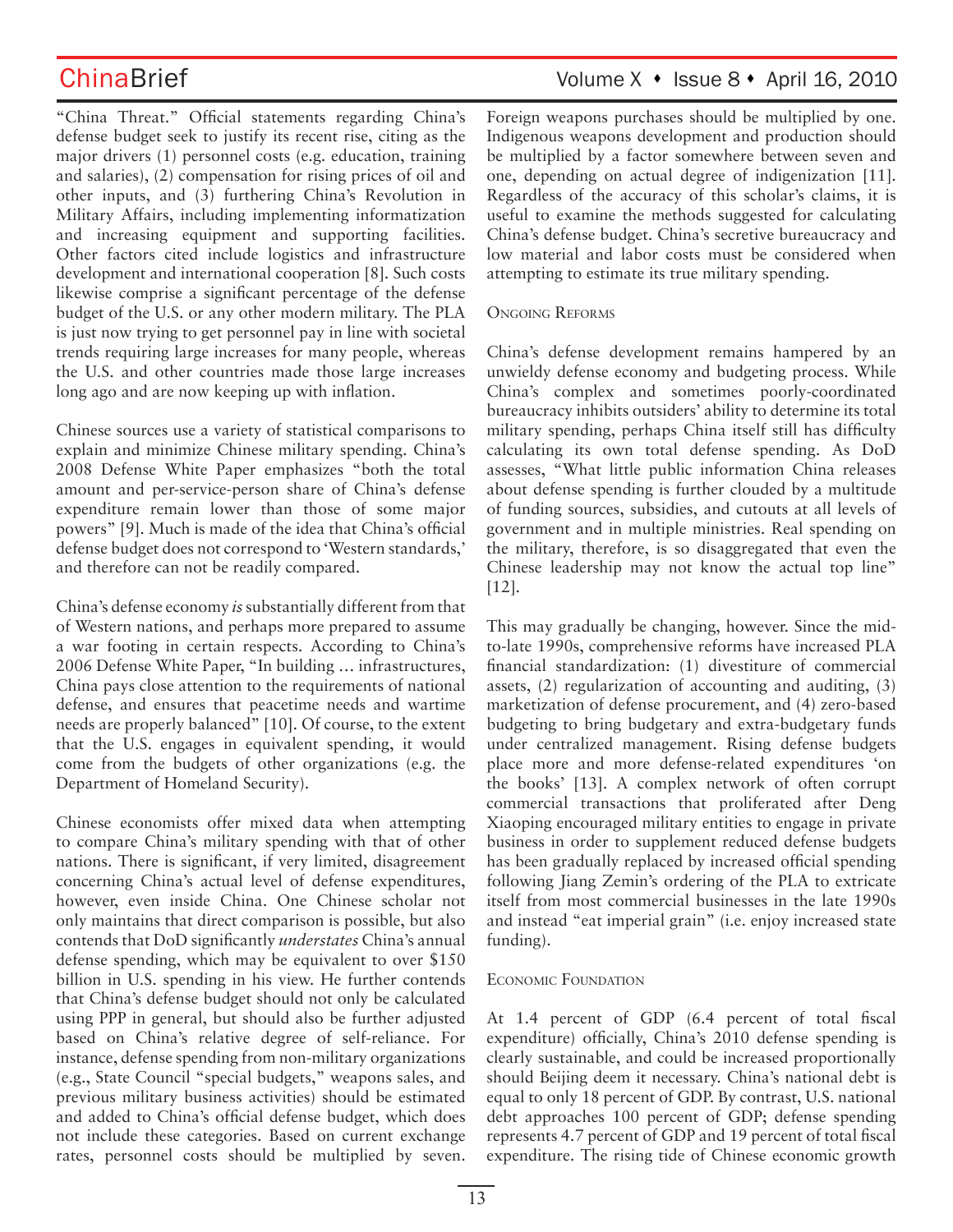ChinaBrief Volume X · Issue 8 · April 16, 2010

is likely to steadily lift the PLA's boat, at least for the next few years. Liu Yingqiu, dean of the Graduate School at the Chinese Academy of Social Sciences, recently predicted that China's GDP, growing at 9 percent per year, combined with changes in the exchange rate, could overtake that of the United States in 2020 (Global Times, March 9).

### COMPETING FACTORS

Nevertheless, in the longer term, a variety of factors may limit PLA budget growth, at least to some extent. Various structural and demographic dynamics could greatly restrict China's ability to sustain rapid military spending growth, regardless of its leaders' intentions. They are likely to face tradeoffs unprecedented since the post-1978 reforms as Chinese society ages, expects higher standards of living and perhaps includes more individuals who are disaffected.

Additionally, even if the PLA budget continues to grow steadily, factors internal to the PLA will likely limit its overall force structure and capabilities. The PLA is already wrestling with increased personnel costs, which will likely consume an increasing percentage of its overall budget. As NCOs increase, for example, they will be paid more than the conscripts they often replace. Combined with more capable and thus more expensive weapon systems and the higher operations and maintenance costs that come with missions such as the anti-piracy patrols in the Gulf of Aden, predicting the future force of the PLA is far more complex than simple straight projections that claim an expansive PLA twenty years from now.

Leading indicators of changes in the parameters of China's defense spending include the Chinese economy's growth, the central government's ability to collect revenues and propensity to spend them on non-military programs (e.g. a future national pension system and other welfare benefits for China's increasingly socially stratified and rapidly aging population), personnel salaries (e.g. competitive pay to attract a dwindling population of draft-eligible individuals amid increasingly attractive private sector alternatives), national spending on research and development, and weapons imports. Of course, even at a lower level of defense spending, China could still increase its power and influence substantially in East Asia and even challenge U.S. and allied interests there.

### NAVAL IMPLICATIONS

Regardless of exact figures, China is clearly developing and procuring the weapons and nurturing the manpower to modernize its military significantly. As Richard Bitzinger concludes, "One does not need to count *all* the beans to know that China is an emerging military (as well as economic and political) power in the Asia-Pacific to be reckoned with" [14]. Increasingly capable Chinese submarines, ships, aircraft, satellites, missiles, and other platforms emerge constantly, underscoring Bitzinger's point.

China's navy thus far has been focused largely on developing a variant of regional anti-access to prevent Taiwan from declaring independence, in part by achieving credible capabilities to thwart U.S. forces should Washington elect to intervene in a cross-Strait crisis. To assess related scenarios, one must compare the actual assets that relevant militaries could deploy; overall comparison of Chinese and American defense budgets is misleading unless one envisions an all-out conflict between the two, which fortunately is not a realistic possibility. The PLAN's current order of battle is still clearly sized and shaped primarily for defending claims on China's disputed maritime periphery as opposed to conducting extra-regional blue water sea control operations.

Yet while concerns about Taiwan's status have played a large role in driving Chinese defense spending since at least the mid-1990s, the PLA's defense interests are now necessarily greater. Taiwan President Ma Ying-jeou's March 2008 landslide election has greatly reduced the risk of conflict. Now, with cross-Strait relations stabilizing and China continuing to grow as a global stakeholder, China's navy is likely to supplement its Taiwan and South China Sea-centric access denial strategy that its current naval platforms and weaponry largely support with "new but limited requirements for protection of the sea lanes beyond China's own waters, humanitarian assistance/disaster relief, and expanded naval diplomacy" [15].

### **CONCLUSION**

Regardless of its exact size, which remains uncertain to outsiders, China's defense budget is on track to continue funding an increasingly capable military/navy that is gradually increasing focus on areas beyond mainland China. This is part of a two-level process, however, with nearby priorities still at the core. Preparing to defend China's territorial and maritime claims by asymmetric means is likely to remain the PLAN's focus for the foreseeable future, even as it pursues secondarily lower intensity missions further afield. Developing robust longrange combat capabilities would require new platforms, force structures, training and operations to such a degree as to require significant increases in the PLAN's budget. As the most naturally internationally-oriented of the services, the PLAN may stand to benefit most the PLA's increasingly "externalized" orientation. It is possible that it might win a larger portion of a growing PLA budget, but there would